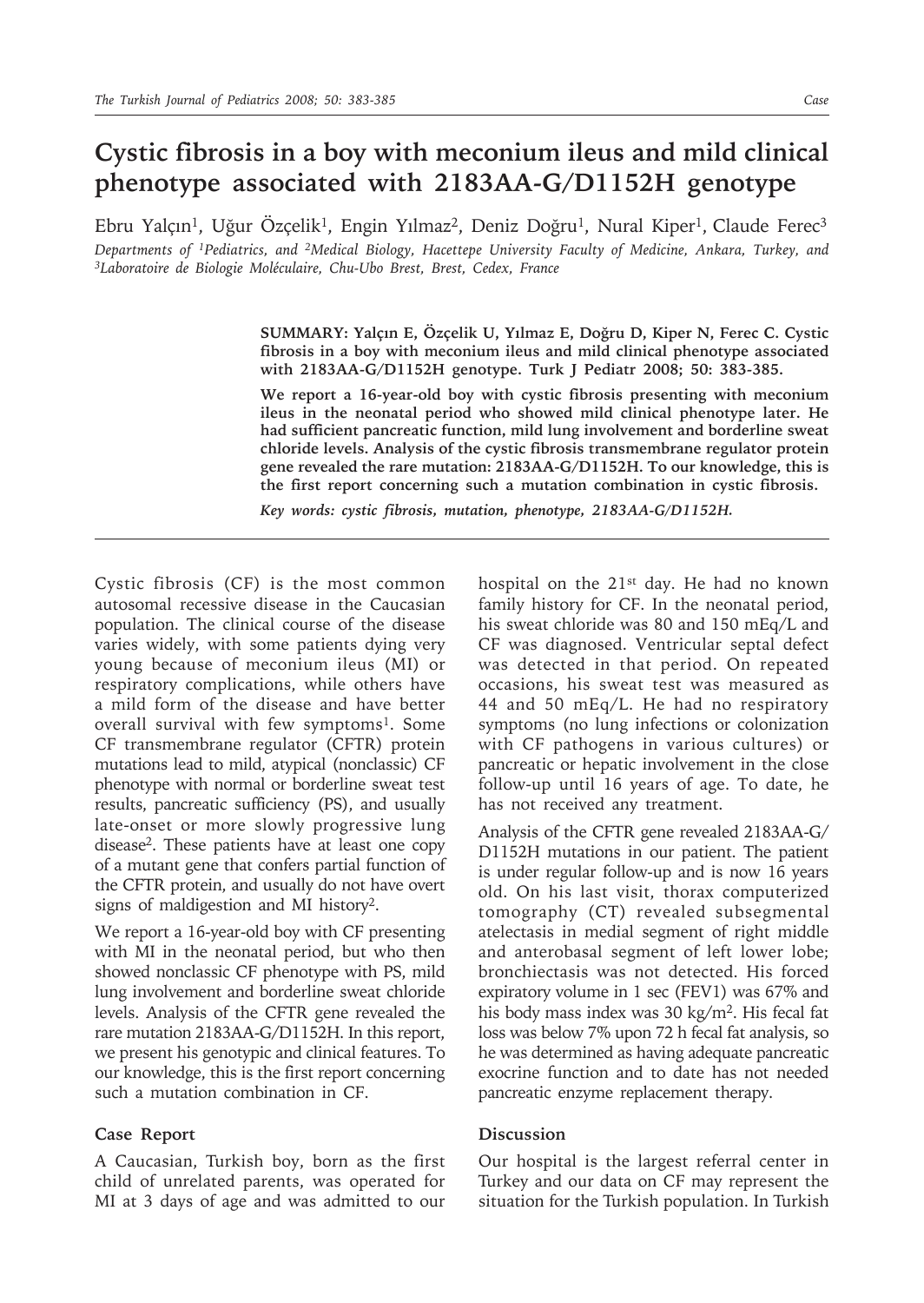CF patients, the most common mutation is delta F508 (28.4%), while the other mutations account for a further 6.7% of the alleles<sup>3</sup>.

In our patient, analysis of the CFTR gene revealed 2183AA-G/D1152H mutations; this mutation combination was found for the first time.

D1152H mutation is an exon 18 mutation that causes nonclassic CF phenotype even if severe mutation (e.g. delF508) is on the other allele $4.5$ . The 2183AA-G mutation in exon 13 was first described in three Canadian CF patients<sup>6</sup> and later was shown to have a significant frequency in patients from mid- and southern Europe. In 2000, Kılınç et al.<sup>5</sup> identified three homozygotes Turkish and nine compound heterozygous Spanish and Bulgarian patients for 2183AA-G mutation. These nine patients carried delF508, G542X, G1244E and 2789+5G-A on the other CF allele. All homozygote and heterozygote patients had pancreatic insufficiency (PI), recurrent lung problems and malnutrition<sup>5</sup>, and two of the delF508/2183AA-G patients had MI. It is well known that mild mutations usually have a dominant effect because they are associated with residual exocrine function and with PS, even in patients bearing a severe mutation on the other allele1,7,8. On the other hand, the clinical presentation in 2183AA-G mutation is also severe in the compound heterozygote even with mild mutations5,6. To our knowledge, our patient is the first reported case concerning mild phenotype with 2183AA-G/D1152H mutations.

Currently, pancreatic status of CF patients appears to be primarily determined by genetic factors and is closely related to the CFTR genotype1,9. CF patients with MI commonly present with PI or they develop PI findings later in childhood<sup>9</sup>. The interesting feature in our patient was that he presented with MI in the neonatal period; however, to date he has no evidence of PI. Lands et al.<sup>10</sup> reported two infants with CF presenting with MI, who had no clinical or biochemical evidence of PI. They documented reduced enzyme secretions and severely limited fluid secretory capacity of the pancreas in both patients, even when clinical PI was absent. They speculated that impaired fluid secretion (dehydration of the fetal intestine) may be a more significant factor than pancreatic proteolytic deficiency in the pathogenesis of MI in some cases. Since MI has been described in infants with little or no

pancreatic involvement and MI in CF does not necessarily imply PI, enzyme therapy is not recommended routinely in these patients<sup>11</sup>. Although pancreatic status is closely related to the CFTR genotype, MI can be influenced by factors other than the CFTR genotype, which might explain why these two clinical features are separate in some cases<sup>1</sup>.

Evans et al.12 and Lai et al.13 investigated the impact of MI on the clinical course of children with CF, and they suggested that MI is an indicator of a more severe phenotype of CF. In this regard, our case is quite exceptional with his phenotypic features.

In conclusion, we present our CF patient having 2183AA-G/D1152H mutations with a history of MI and nonclassic CF phenotype. To our knowledge, this is the first reported case showing a mild phenotype with such a combination of mutations. Such distinctive cases and their genotypic and phenotypic features could also be explained by the presence or absence of modifier genes.

## **REFERENCES**

- 1. Salvatore F, Scudiero O, Castaldo G. Genotypephenotype correlation in cystic fibrosis: the role of modifier genes. Am J Med Genet 2002; 111: 88-95.
- 2. Knowles MR, Durie PR. What is cystic fibrosis? N Engl J Med 2002; 347: 439-442.
- 3. Yilmaz E, Erdem H, Ozguc M, et al. Study of 12 mutations in Turkish cystic fibrosis patients. Hum Hered 1995; 45: 175-177.
- 4. Lebecque P, Leal T, Godding V. Cystic fibrosis and normal sweat chloride values: a case-report. Rev Mal Respir 2001; 18: 443-445.
- 5. Kılınç MO, Ninis VN, Tolun A, et al. Genotypephenotype correlation in three homozygotes and nine compound heterozygotes for the cystic fibrosis mutation 2183AA->G shows a severe phenotype. J Med Genet 2000; 37: 307-309.
- 6. Bozon D, Zielenski Z, Rininsland F, Tsui LC. Identification of four new mutations in the cystic fibrosis transmembrane conductance regulator gene: I148T, L1077P, Y1092X, 2183AA->G. Hum Mutat 1994; 3: 330-332.
- 7. Kerem E, Corey M, Kerem B, Durie P, Tsui LC, Levison H. Clinical and genetic comparison of patients with cystic fibrosis, with or without meconium ileus. J Pediatr 1989; 114: 767-773.
- 8. Walkowiak J, Herzig KH, Witt M, et al. Analysis of exocrine pancreatic function in cystic fibrosis: one mild CFTR mutation does not exclude pancreatic insufficiency. Eur J Clin Invest 2001; 31: 796-801.
- 9. Campbell PW, Phillips JA. The cystic fibrosis gene and relationships to clinical status. Semin Respir Infect 1992; 7: 150-157.